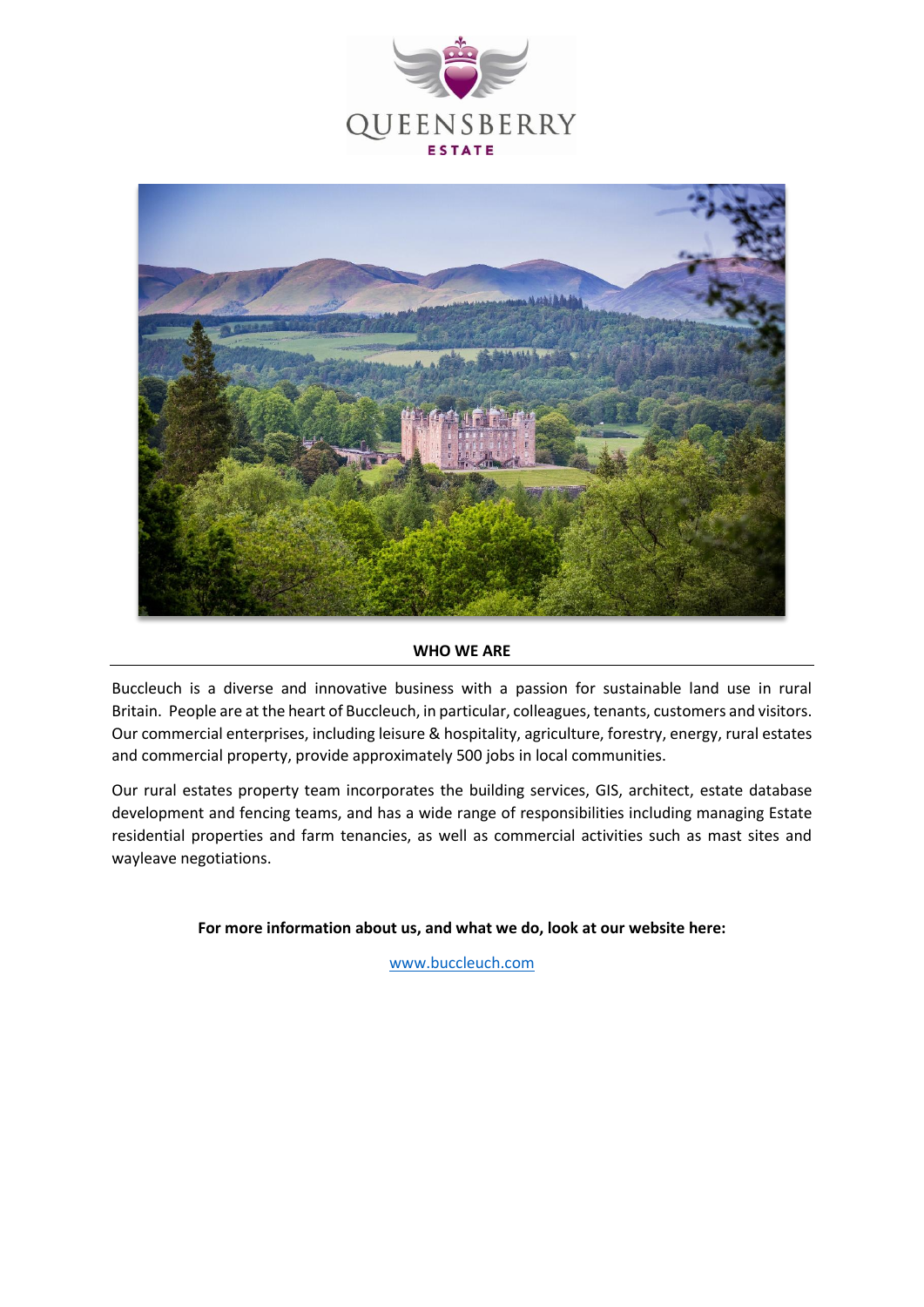#### **OUR VALUES**



- We treat each other with respect
- We do our best for customers
- We care about our communities
- We actively manage our impact on the environment

# **WORKING FOR US**

Shepherd, Lettings Agent, GIS Technician, Gardener, App Developer, Joiner, Wildlife Ranger, Barista, Forester, Surveyor, Retail Assistant, House Guide, Project Manager, Finance Assistant, Fencer, Site Engineer…

Just some of the many and varied roles people carry out at Buccleuch and chances are, you won't have worked anywhere like it before. Whether you're based on one of our stunning rural estates or in our centrally located modern Edinburgh office, if you join us, you can expect to be busy and challenged, but you'll never find it dull. Colleagues are encouraged to use their initiative and many have had the opportunity to develop their roles. We're particularly committed to safety and wellbeing and we like to think this is a great place to work.

In our last People Survey colleagues reported that they are proud to work for Buccleuch, they understand what is expected of them and feel that their team environment is supportive. Here's what some of our colleagues had to say:

# ''It's a great place to work''

''Buccleuch is unique but it's the people that really make it" ''I enjoy being part of the team'' *"The company has really* 

*demonstrated commitment to everyone's wellbeing"*



# "I felt really valued during what has been a difficult time"

"The mansion houses and grounds are so beautiful and it's interesting to work with a family whose roots trace back to King Charles II and beyond"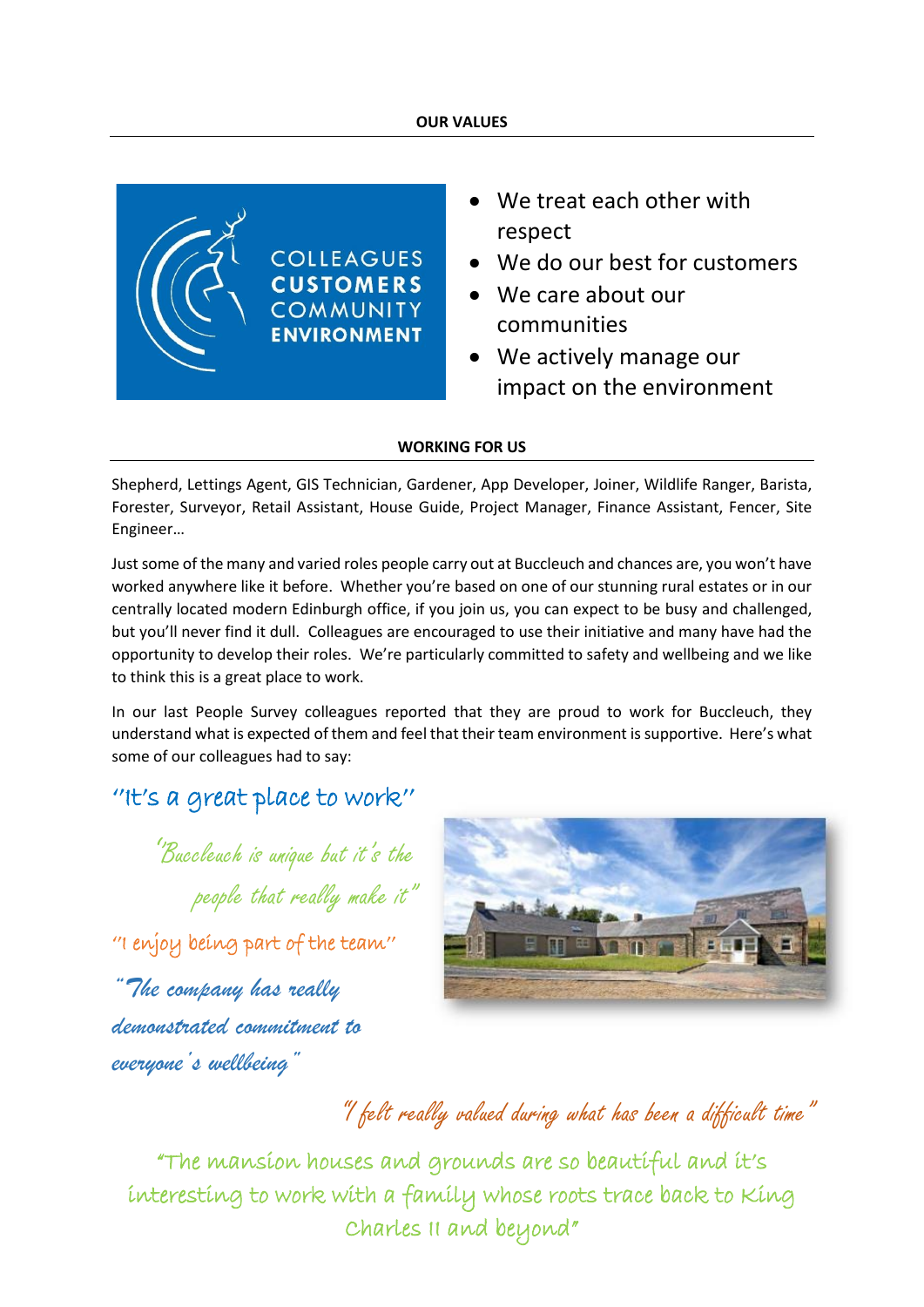| <b>Role title</b> | Data Administrator            | Perm/temp             | Permanent             |
|-------------------|-------------------------------|-----------------------|-----------------------|
| <b>Location</b>   | Queensberry Estate, Thornhill | <b>Hours per week</b> | 37.5                  |
| <b>Start date</b> | ASAP                          | <b>Manager's role</b> | <b>Property Agent</b> |

Do you love working in a fast-paced environment where every day is different? Do you get great satisfaction from piecing together the pieces of the jigsaw? This role is perfect for someone who is organised, great at working with numbers, has a great eye for detail and is able to spot data discrepancies.

In this role you will provide support in managing the property management database ActiveH, working with large volumes of data in excel with responsibility for adding and updating detailed information. This will require someone with the confidence to question when something doesn't look quite right to ensure the integrity of the information in our property management system.

You will work closely with colleagues in our IT, Finance, GIS and Property teams and should be enthusiastic to learn how different parts of the business work

Occasional travel to other Estates may be required, therefore, ideally candidates will have a driver's licence.

You will find more detail about the day-to-day responsibilities and tasks involved in this role at the end of this pack.

# **Salary & benefits**

| Salary range (dependent on experience)*                                 | £19,500 - £22,500 |  |  |
|-------------------------------------------------------------------------|-------------------|--|--|
| <b>Employer pension contribution (subject to you contributing 3.5%)</b> | 5.5%              |  |  |
| Annual leave (inclusive of public and statutory holidays)*              | 30                |  |  |
| Life assurance                                                          | 2.5 x salary      |  |  |
| <b>Other</b>                                                            | Private health    |  |  |
| $*$ Calary 8, annual legye are nro-rated for nart time collegeuse       |                   |  |  |

Salary & annual leave are pro-rated for part-time colleagues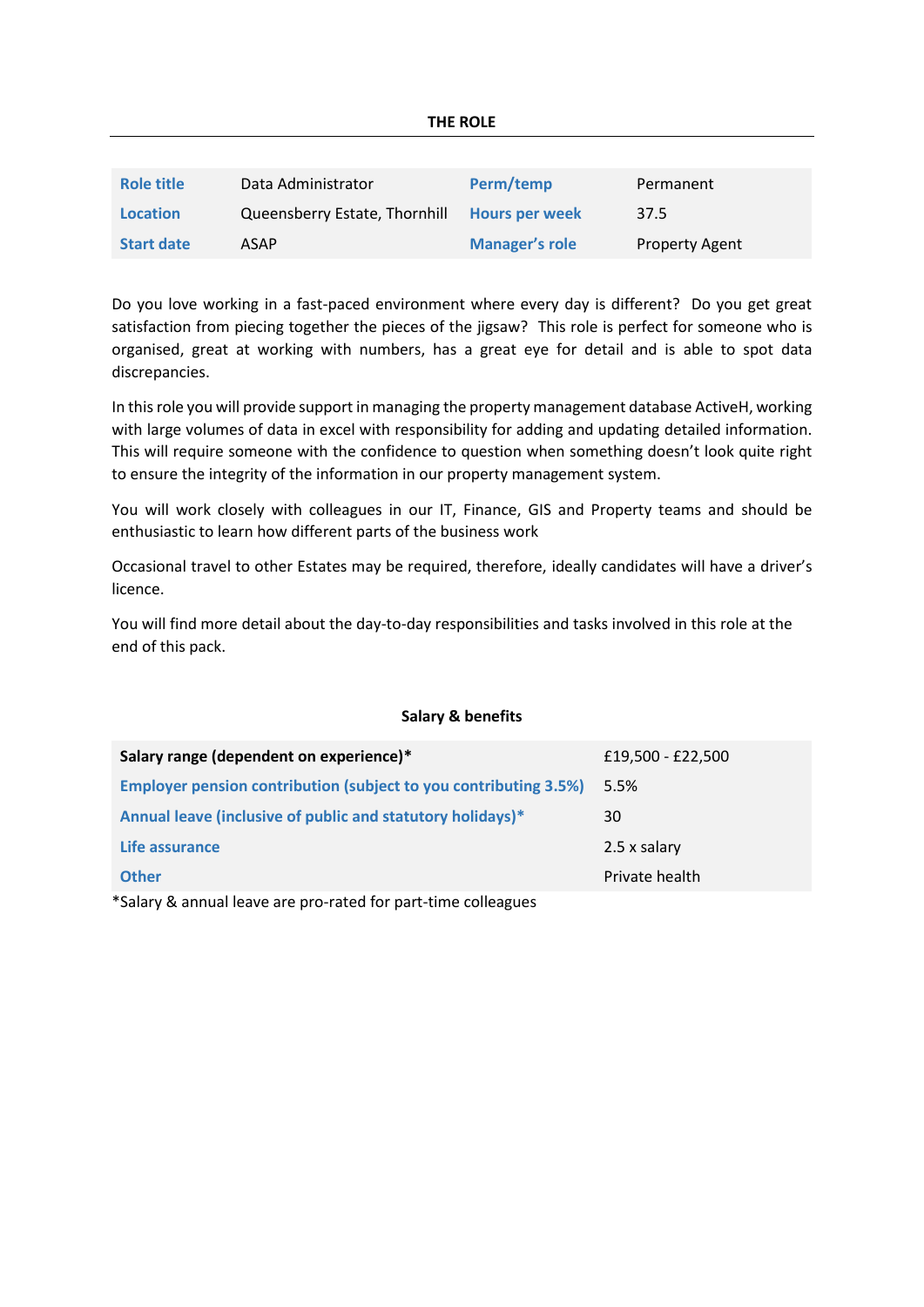#### **THE PERSON**

We want to hear from candidates who have the skills listed below and who can demonstrate the personal traits and behaviours that are key to success in this role.

| <b>Essential skills</b>                                                              | <b>Personal traits &amp; behaviours</b>                                    |
|--------------------------------------------------------------------------------------|----------------------------------------------------------------------------|
| Sound IT literacy with proficiency in the use of<br>MS Office, particularly Excel    | Hard working, friendly and willing to provide<br>support to colleagues     |
| Strong organisational skills and able to work to<br>deadlines                        | Able to use initiative                                                     |
| An excellent eye for detail, able to follow<br>processes and focus on assigned tasks | Willing to learn and develop skills                                        |
| Excellent numeracy and problem solving skills                                        | Able to work independently, be proactive and<br>take ownership of workload |
| Comfortable communicating with a range of<br>colleagues                              | Able to build strong working relationships                                 |

We are looking for candidates who have these qualifications and experience:

| <b>Qualifications</b>              | <b>Experience</b>                                                                                            |
|------------------------------------|--------------------------------------------------------------------------------------------------------------|
| Maths National 4/5 (or equivalent) | Database Management or Administration<br>experience is desirable, however full training<br>will be provided. |

While an Administration qualification would be helpful this is not essential. This role could equally suit an experienced data administrator or someone bright and enthusiastic who is keen to develop their career in a supportive environment or complete a modern apprenticeship.